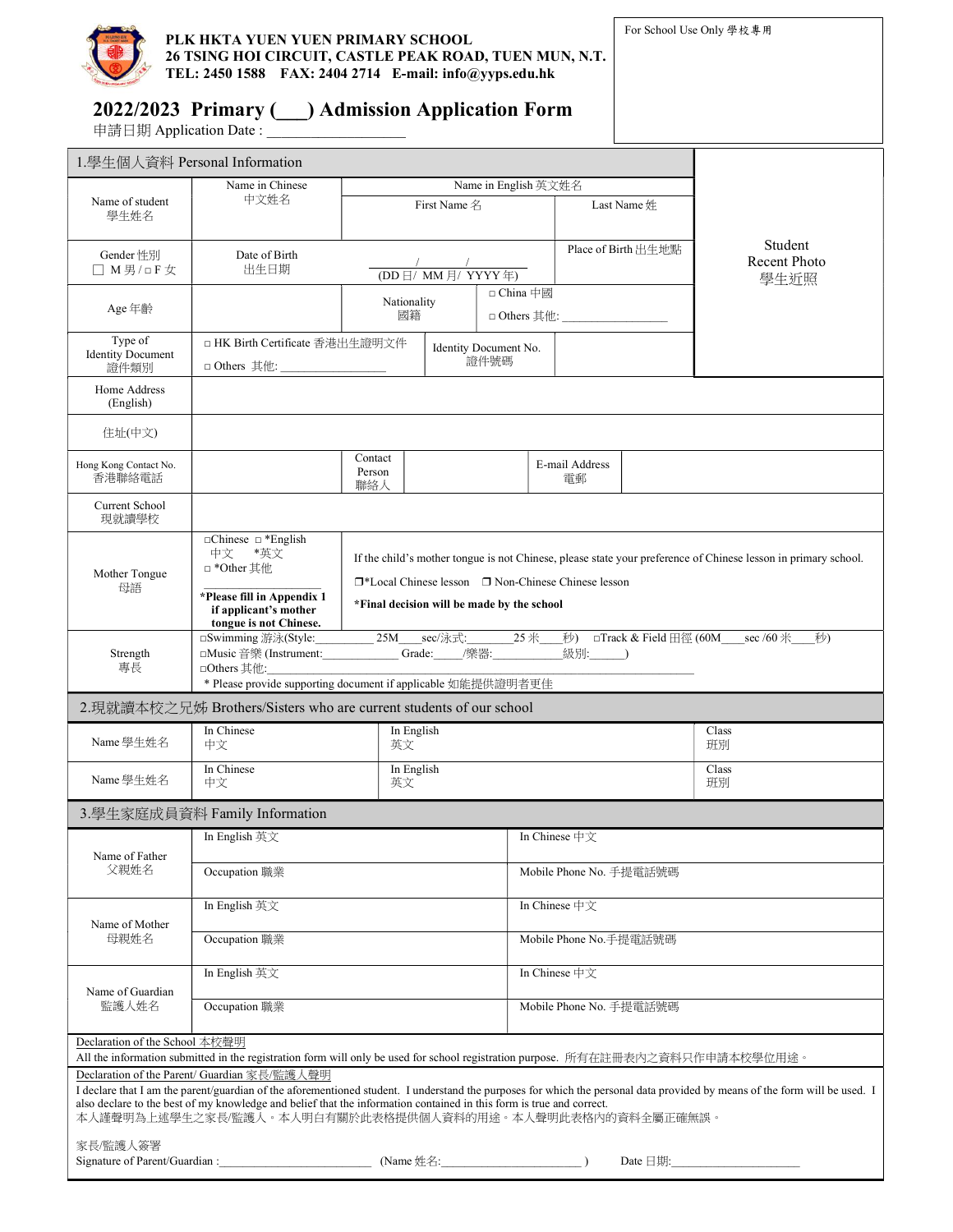1. The main caretaker is the

|  | Father  |
|--|---------|
|  | Mother  |
|  | Others: |

- 2. Are both parents of the applicant Chinese?
	- Yes, \*(Father / Mother ) of the applicant is / are Chinese (\*please circle the appropriate) Please answer Q3 & Q4
		- No, please state the nationality of parents
			- Father:
			- Mother:

Thank you for completing the form.

- 3. Can either one of the parents read Chinese?
	- Yes, \*( Father / Mother ) can read Chinese (\*please circle the appropriate) No, neither of the parents can read Chinese.
- 4. Can either one of the parents speak Chinese?
	- Yes, \*( Father / Mother ) can speak Chinese (\*please circle the appropriate)
	- No, neither of the parents can speak Chinese.
	- Thank you for completing the form.

If the applicant's mother tongue is not Chinese, please fill in the form below (please tick the appropriate).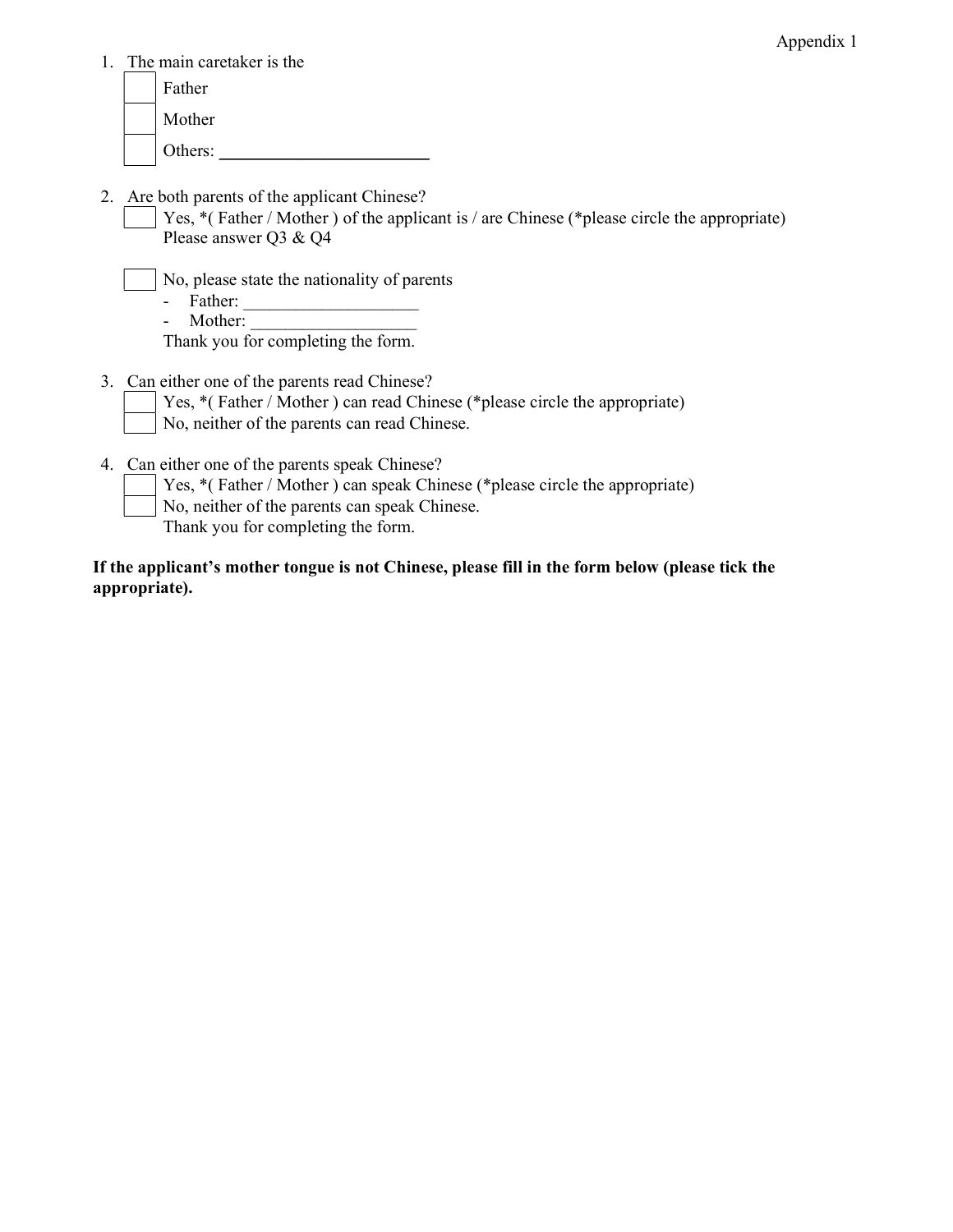- 1. An application form should be submitted in person at the lobby on  $1^{st}$  Floor. Application by post/e-mail/fax will NOT be considered.
- 2. An application fee of \$60 in cash or cheque will be collected.

Please issue a cheque payable to "The Incorporated Management Committee of Po Leung Kuk Hong Kong Taoist Association Yuen Yuen Primary School". Please clearly mark your child's English name and the contact number of the account holder on the back of the cheque.

- 3. Please submit the application form with the following documents (A4 paper size):
	- The completed application form and a recent photo attached;
	- One photocopy of applicant's birth registration documents; (In case of absence of HK Birth Certificate, photocopies of valid supporting documents certifying the child's right of abode in HK are required.);
	- One photocopy of report card or comprehensive report of the latest semester;
	- Certificate photocopies (maximum 5 pages) of extra-curricular activity or any other special strength (if applicable).

All the submitted or contained information must be true and correct. Otherwise, the application will be assumed disqualified and the applicant may bear criminal liabilities.

4. If your child's mother tongue is not Chinese, please state your preference for the Chinese lesson in primary school. ( The Non-Chinese curriculum is based on the guideline of learning Chinese as second language by EDB. )

Please find the below website for your reference: http://www.edb.gov.hk/tc/curriculum-development/kla/chi-edu/second-lang/manager.html

5. Late applications will not be considered.